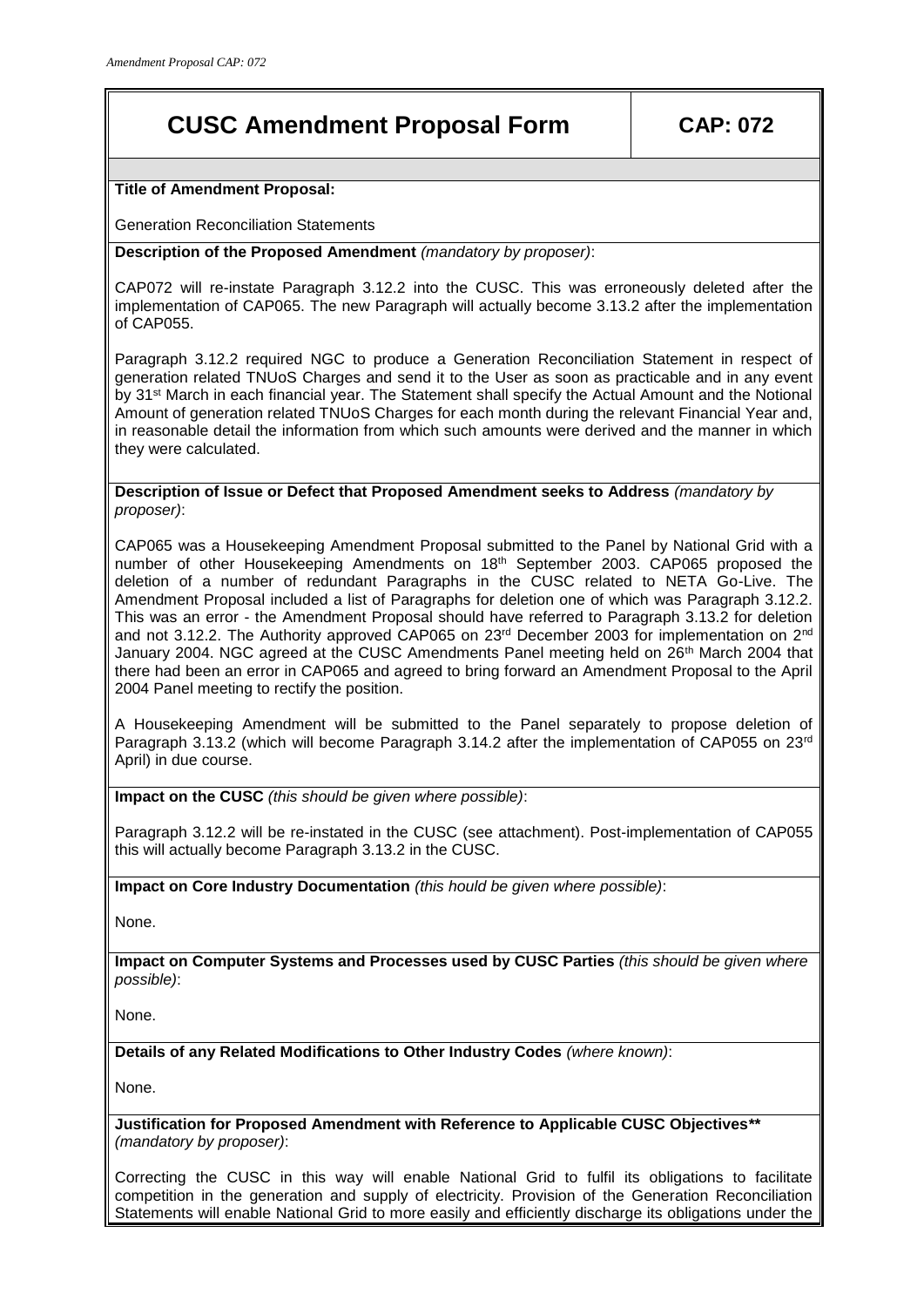Act and the Transmission Licence.П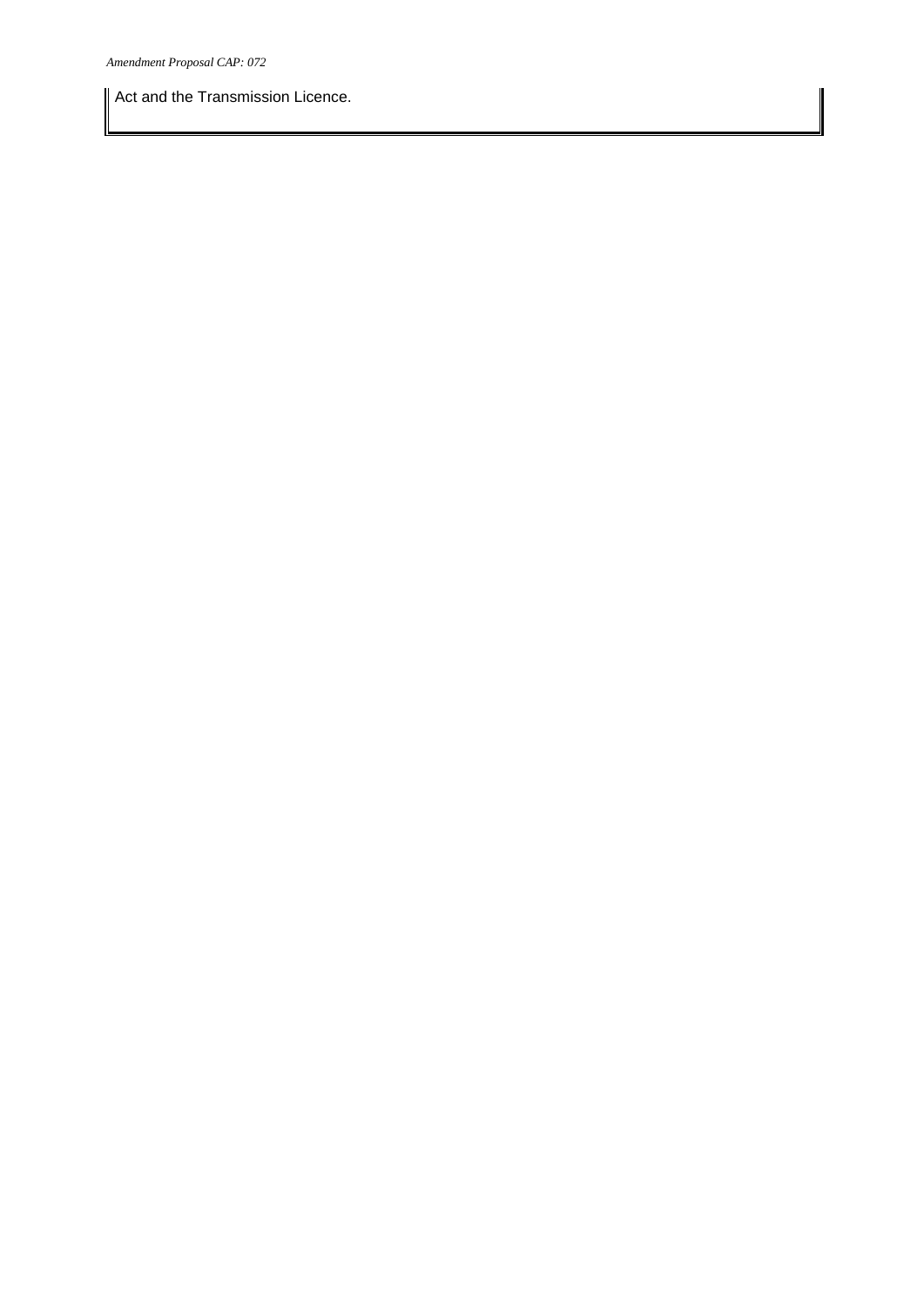| <b>Details of Proposer:</b><br>Organisation's Name:                                                                                                      | The National Grid Company plc                                                                     |
|----------------------------------------------------------------------------------------------------------------------------------------------------------|---------------------------------------------------------------------------------------------------|
| Capacity in which the Amendment is<br>being proposed:<br>(i.e. CUSC Party, BSC Party or<br>"energywatch")                                                | <b>CUSC Party</b>                                                                                 |
| <b>Details of Proposer's Representative:</b><br>Name:<br>Organisation:<br>Telephone Number:<br>Email Address:                                            | <b>Ben Graff</b><br>The National Grid Company plc<br>01926 656312<br>ben.graff@uk.ngrid.com       |
| <b>Details of Representative's Alternate:</b><br>Name:<br>Organisation:<br>Telephone Number:<br>Email Address:                                           | <b>Richard Dunn</b><br>The National Grid Company plc<br>01926 656211<br>richard.dunn@uk.ngrid.com |
| <b>Attachments (Yes/No): Yes</b><br>If Yes, Title and No. of pages of each Attachment: Text of Paragraph 3.12.2 for re-insertion in the<br>CUSC (1 page) |                                                                                                   |

## **Notes:**

- 1. Those wishing to propose an Amendment to the CUSC should do so by filling in this "Amendment Proposal Form" that is based on the provisions contained in Section 8.15 of the CUSC. The form seeks to ascertain details about the Amendment Proposal so that the Amendments Panel can determine more clearly whether the proposal should be considered by a Working Group or go straight to wider National Grid Consultation.
- 2. The Panel Secretary will check that the form has been completed, in accordance with the requirements of the CUSC, prior to submitting it to the Panel. If the Panel Secretary accepts the Amendment Proposal form as complete, then he will write back to the Proposer informing him of the reference number for the Amendment Proposal and the date on which the Proposal will be considered by the Panel. If, in the opinion of the Panel Secretary, the form fails to provide the information required in the CUSC, then he may reject the Proposal. The Panel Secretary will inform the Proposer of the rejection and report the matter to the Panel at their next meeting. The Panel can reverse the Panel Secretary's decision and if this happens the Panel Secretary will inform the Proposer.

The completed form should be returned to:

Richard Dunn Panel Secretary Commercial Frameworks National Grid Company plc National Grid Transco House Warwick Technology Park Gallows Hill Warwick, CV34 6DA Or via e-mail to: [CUSC.Team@uk.ngrid.com](mailto:CUSC.Team@uk.ngrid.com)

(Participants submitting this form by email will need to send a statement to the effect that the proposer acknowledges that on acceptance of the proposal for consideration by the Amendments Panel, a proposer which is not a CUSC Party shall grant a licence in accordance with Paragraph 8.15.7 of the CUSC. A Proposer that is a CUSC Party shall be deemed to have granted this Licence).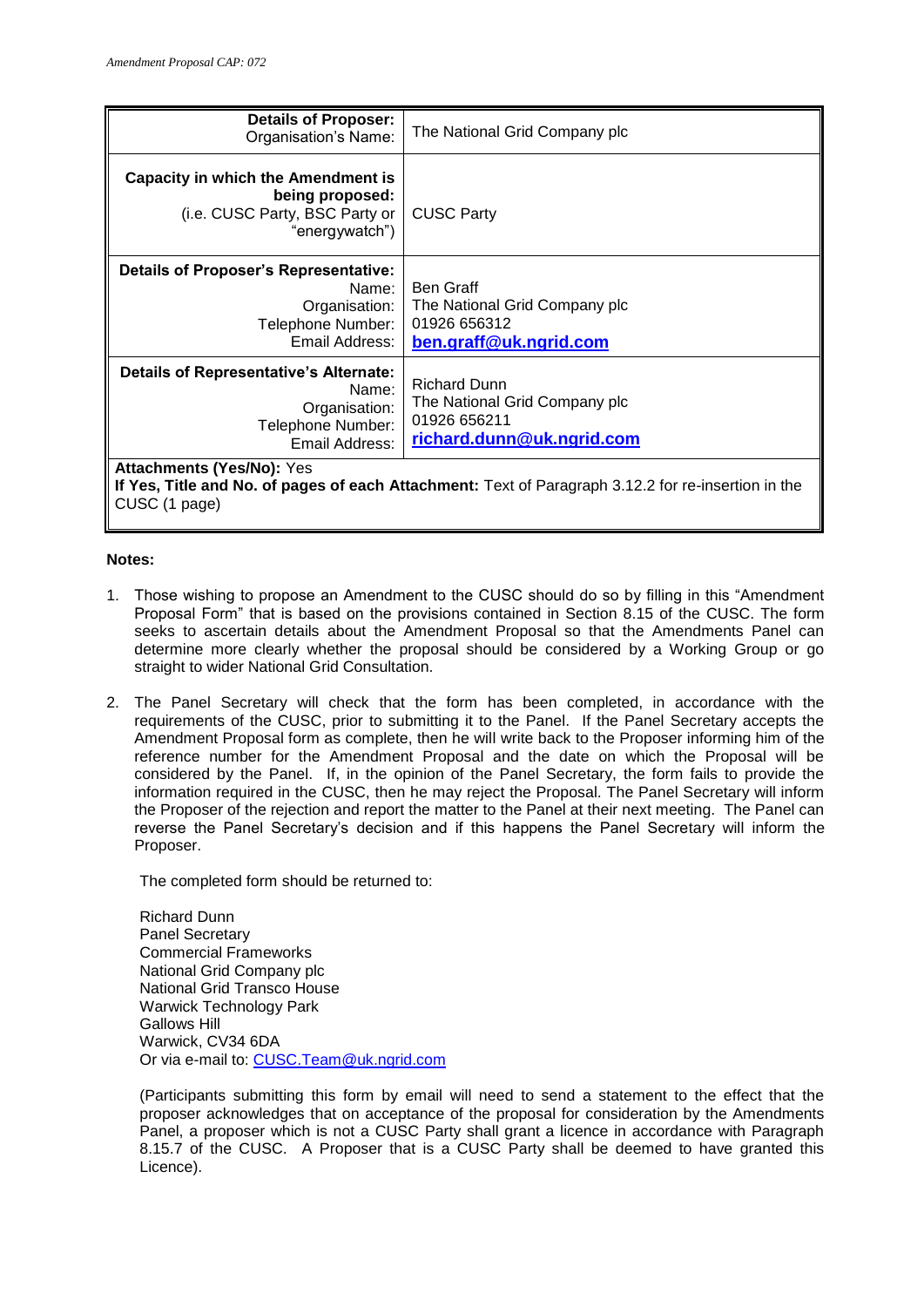3. Applicable CUSC Objectives\*\* - These are defined within the National Grid Company Transmission Licence under Section C7F, paragraph 15. Reference should be made to this section when considering a proposed amendment.